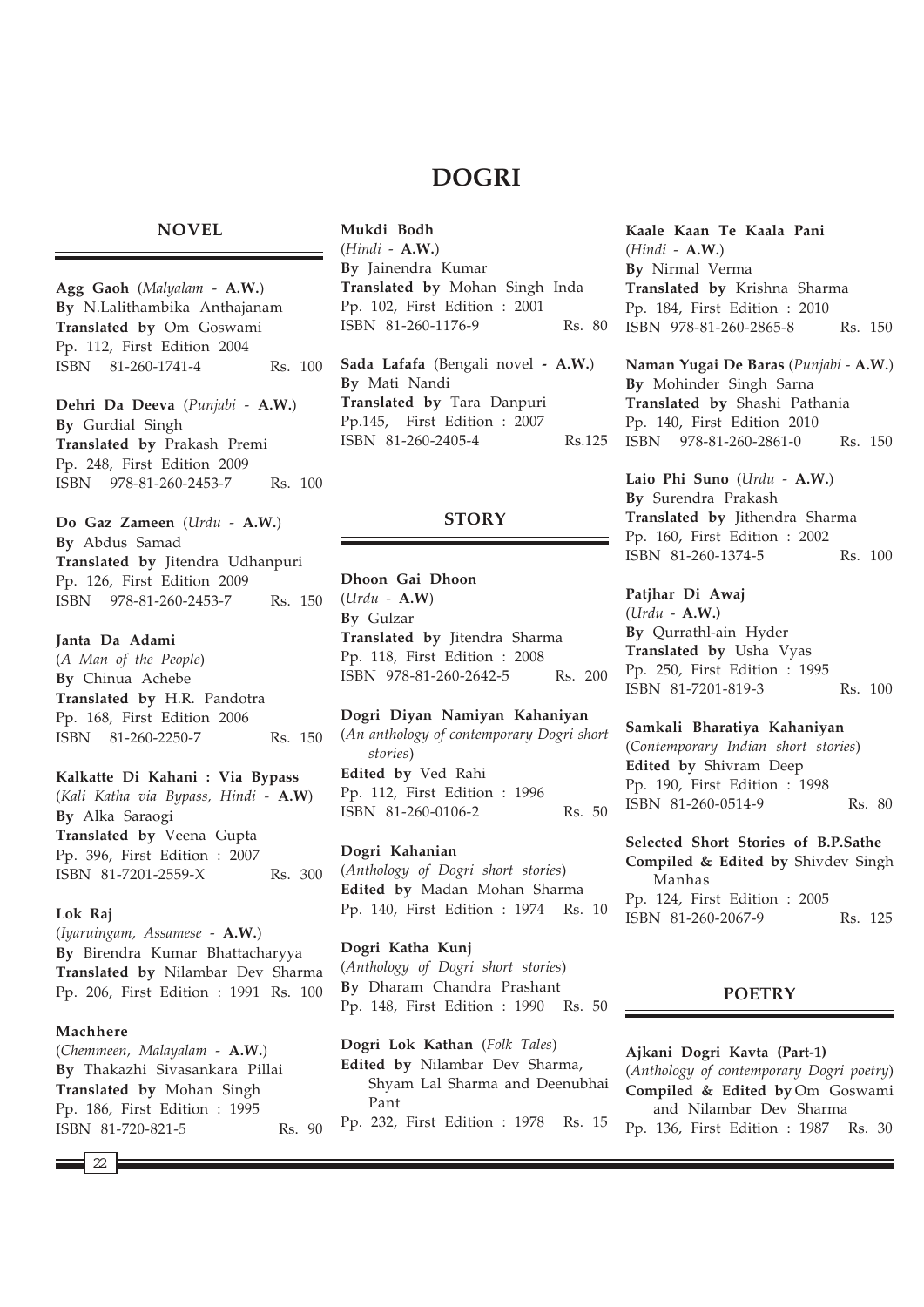**Ajkani Dogri Kavta (Part-2)** (*Anthology of contemporary Dogri poetry*) **Compiled & Edited by** Champa Sharma Pp. 168, First Edition : 1996 ISBN 81-7201-808-8 Rs. 90

### **Akkhar Gaas**

(*Shabdara Akash, Oriya* - **A.W.**) **By** Sitakant Mahapatra **Translated by** Padma Sachdev Pp. 108, First Edition : 1995 ISBN 81-7201-817-7 Rs. 60

### **Barasgandha Di Dhupp**

(*Akal Mein Saras, Hindi* - **A.W.**) **By** Kedarnath Singh **Translated by** Padma Sachdev Pp. 100, First Edition : 1993 ISBN 81-7201-208-X Rs. 80

# **Dinu Bhai Pant Diyan Kavitayan**

*(Poems of Dinu Bhai Pant*) **Compiled & Edited by** by Ved Rahi Pp.162, First Edition : 2007 ISBN 81-260-2064-4 Rs.125

### **Dogri Lok Geet**

**Edited by** Nilambar Dev Sharma and Ramnath Shastri Pp. 164, First Edition : 1978 Rs. 15

# **Koi Nein Dooa**

(*Koi Doosra Nahin, Hindi* - **A.W.**) **By** Kunwar Narayan **Translated by** Padma Sachdeva Pp. 154, First Edition : 1997 ISBN 81-260-0271-9 Rs. 80

### **Salaam**

(*Marathi Poetry* **- A.W.**) **By** Mangesh K. Padgaonkar **Translated by** Jithendra Udhampuri Pp. 88, First Edition : 2006 ISBN 81-260-2414-3 Rs. 50

### **Samkaleen Dogri Kavita Samkalan** (*An anthology*)

**Compiled & Edited by** Narsingh Dev Jamwal Pp. 324, First Edition : 2001 ISBN 81-260-0866-0 Rs. 200

**Sriradha** (*Oriya*) **By** Ramakanta Rath **Translated by** Padma Sachdeva Pp. 142, First Edition : 2001 ISBN 81-260-1225-0 Rs. 80

### **Swami Brahmanand 'Tirth' Rachnawali**

(*Life and works of modern Dogri poet*) **Edited by** Om Goswami Pp. 312, First Edition : 2002 ISBN 81-260-1367-2 Rs.250

# **Ved Pal 'Deep'–Rachna Sansar**

(*Selected works of Ved Pal 'Deep'*) **Compiled by** Mohan Singh Pp. 200, First Edition : 2003 ISBN 81-260-1392-6 Rs. 100

# **MAKERS OF INDIAN LITERATURE**

**Aswani Magotra** (*Dogri writer*) **By** Veena Gupta **Translated by** Padma Sachdeva Pp. 124, First Edition : 2006 ISBN 81-260-2249-3 Rs. 25

**Baba Farid** (*Saint-poet of Punjab*) **By** Balwant Singh Anand **Translated by** B.P Sharma Pp. 92, First Edition : 1989 Rs. 15

# **Bankimchander Chatterjee** (*Bengali Novelist*) **By** Subodh Chandra Sengupta **Translated by** Veena Gupta Pp. 72, First Edition : 1991 Rs. 15

**Bhagwat Prasad Sathe** (*Dogri writer*) **By** Shivanath **Translated by** Padma Sachdeva Pp. 64, First Edition : 1987 Rs. 15

**Dinoo Bhai Pant** (*Dogri writer*) **By** Om Goswami Pp. 96 First Edition : 1995 ISBN 81-7201-792-8 Rs. 15

**Kalhana** *(Dogri writer)* **By** Som Nath Translated by Dhian Singh Pp. 92, First Edition : 2005 ISBN 81-260-1987-5 Rs. 25

# **Kuldip Singh Jindrahia**

(*Modern Dogri writer*) **By** Vijay Verma Pp. 86, First Edition : 2002 ISBN 81-260-1368-0 Rs. 25

# **Maithilisharan Gupta** (*Hindi writer*) **By** Rewati raman **Translated by** Ashok Jerath Pp. 116, First Edition : 2009

ISBN 978-81-260-2447-6 Rs. 40

#### **Mohan Lal Sapolia**

(*Dogri poet*) **By** Gian Singh Pp. 96, First Edition : 2005 ISBN 81-260-1847-X Rs. 25

**Padamdev Singh Nirdosh** *(Dogri poet)* **By** Om Goswami Pp. 96, First Edition : 2007 ISBN 978-81-260-2527-5 Rs. 40

#### **Premchand**

(*Hindi novelist and story-writer*) **By** Prakash Chandra Gupta **Translated by** H.R. Pandotra Pp. 60, First Edition : 1988 Rs. 15

**Rahi Masoom Raza** (*Hindi writer*) **By** Kunwar Pal Singh **Translated by** Shyam Lal Raina Pp. 112, First Edition : 2009 ISBN 978-81-260-2450-6 Rs. 40

**Rahul Sankrityayan** (*Hindi writer*) **By** Prabhakar Machwe **Translated by** H.R. Pandotra Pp. 64, First Edition : 1991 Rs. 15

**Ramlal Sharma** (*Modern Dogri poet*) **By** Om Goswami Pp. 86, First Edition : 2001 ISBN 81-260-1290-0 Rs. 25

**Saa'dat Hasan Monto** (*Urdu writer)* **By** Varis Alvi Pp. 104, First Edition : 2004 ISBN 81-260-1846-1 Rs. 25

**Shiv Ram Deep** *(Dogri Writer)* **By** Gianeshwar Pp. 150, First Edition : 2010 ISBN 978-81-260-2444-5 Rs. 40

**Suryakant Tripathi 'Nirala'** (*Modern Hindi poet*) **By** Parmanand Shrivastava **Translated by** Prakash Premi Pp. 106, First Edition : 2002 ISBN 81-260-1362-1 Rs. 25

23